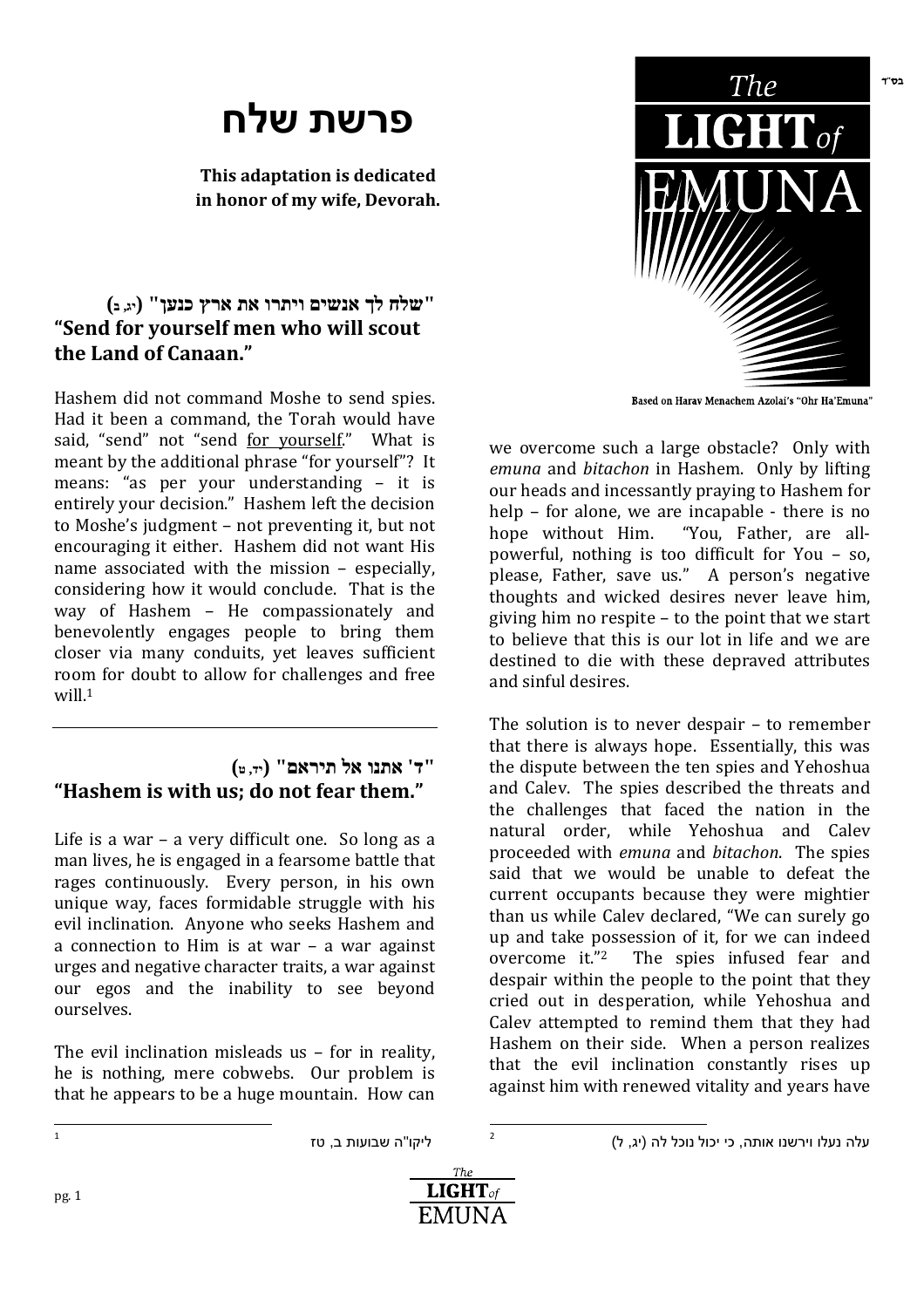passed while he remains stuck in the same place – he feels like giving up, he is ready to throw up his hands in defeat.

He fails to recognize that every bit of desire builds worlds, every prayer performs corrections, every pang for lack of progress or breakthrough makes a significant difference. We must never become dejected – in one moment, everything can be transformed for good – all of the positive desires, all of the prayers, all of the pleading and begging – all combine and transform terrible darkness into great light. We can be like Yoseph Hatzaddik, who was instantly and miraculously transported from the dungeon to the palace of the king.

This world is full of danger – the greatest danger beginning with our eyes. There is a reason that this week's *parsha* concludes with, "and you shall not wander after your hearts and after your eyes"3 – this world is capable of causing us to completely forget our goal – it hijacks our vision and prevents us from focusing on our purpose, on the greatness of our Creator, on the boundless kindness that Hashem bestows upon us. It intrigues us with the emptiness of this world and causes us to lose sight of what is really important, of what can truly bring us joy and fill our souls.

**Moreinu Harav:** When a child descends into this world, it arrives holy and pure; it does not want to be defiled here by any impurity. A baby has no interest in what is happening in the streets – it knows that the whole world is filled with sewage. We must maintain that innocent and pristine outlook and not be seduced by impurity. When a person encounters a sewer in his travels, he does consider walking through it, even if it is a shorter route to his destination. We run away from sewage. We are unwilling to tolerate it, even momentarily. We must see the world as containing much filth – we must flee negative influences and harmful matters. We must endeavor to maintain the innocence of children – not allowing sin or urges to cling to us, that nothing apart from Torah and *tefilla* interest us. An intelligent person avoids things that are disgusting and harmful to him.

R' Elya Lopian zt"l once told a young student that when he walked in the street at the advanced age of eighty years and even blind in one eye, he was still terrified of seeing something that might negatively affect his soul. How much more careful, he warned, must a young man with two healthy eyes be.

As an antidote to this most difficult challenge – Hashem gave us the *mitzvah of tzitzis*. When we look at our *tzitzis* we are reminded of all of the *mitzvos*. The Alshich Hakadosh compared *tzitzis* to one who ties a string to his finger to remind himself of some chore that he must remember to complete. Therefore, it has five knots, corresponding to the five books of the Torah, which, together, contain all of the *mitzvos* and their details. It has four corners – to serve as a constant reminder to us, no matter which direction we turn towards.

Bar Mitzvah boys used to visit the previous Belzer Rebbe zt"l on the day that they first donned *tefillin*. The Rebbe would ask them to accept upon themselves not to talk while wearing their *tefillin*. One young man who was about to be married and who had been successful in this challenge until that point asked if he should accept the same rule with regards to his *tallis*. The Rebbe was pleased and encouraged the young man to do so. He told the man that if he succeeded, when the time came for him leave this world and appear before the Heavenly tribunal - he would have an ironclad defense strategy. He would be able to insist that since he never spoke words that were not Torah or *davening* while wearing his *tallis* and Jewish men are buried in their *taleysm* – the Court would not be permitted to talk to him about things other than Torah and *davening*. Accordingly, they would be unable to discuss any sins that he may have committed – only his *mitzvos* and learning would be permissible topics.

-<br>3

ולא תתורו אחרי לבבכם ואחרי עיניכם (טי, לט)

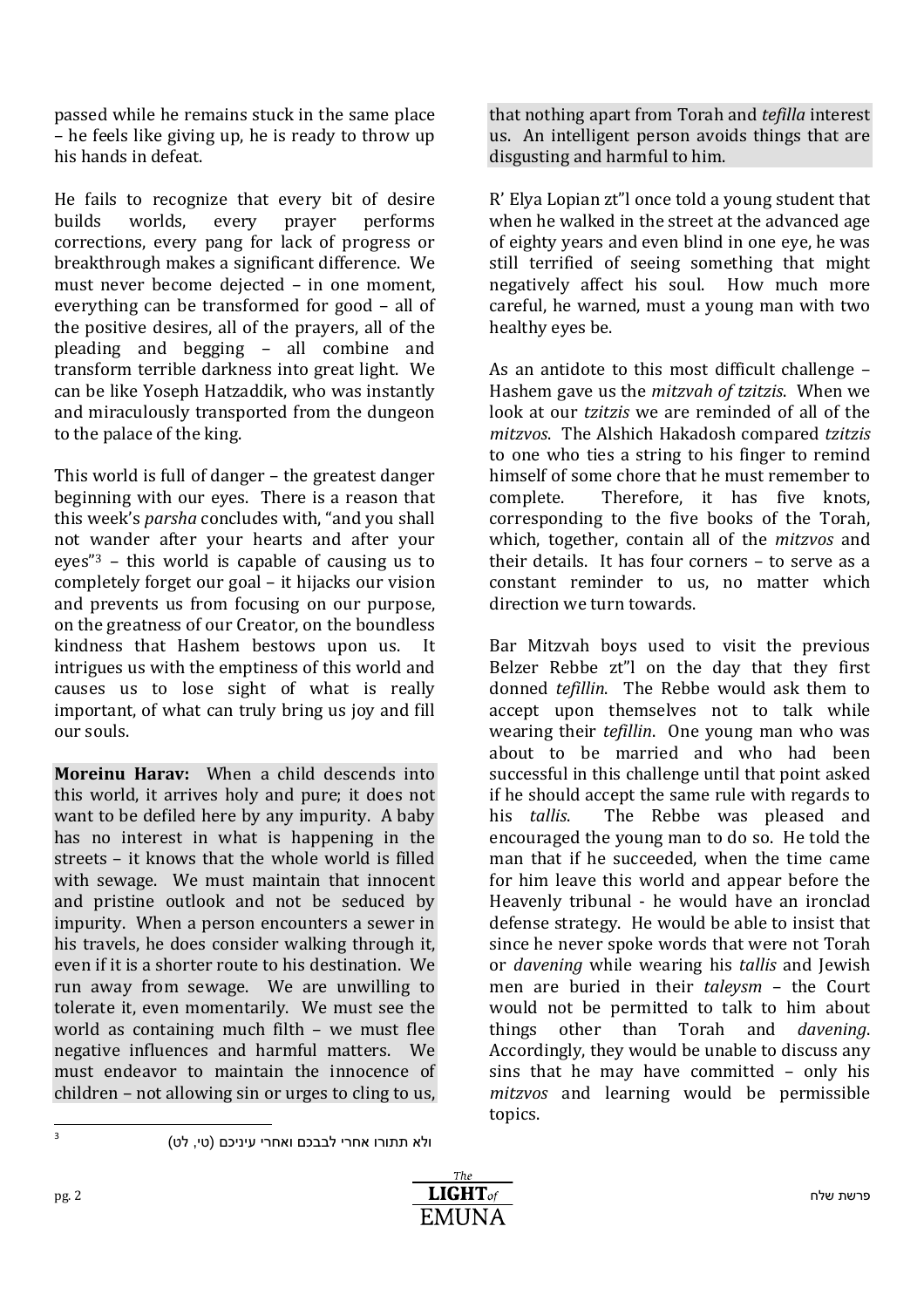*Tzitzis* are like armor that protects us from the arrows of the evil inclination and prosecuting angels.

One of the greatest dangers that our eyes present is the test of jealousy. A person observes his friend's success and rather than be delighted for him, he begrudges him his achievements. Why did the spies really try to thwart the Jewish people's entry to Eretz Yisroel? Why did they try to scare the entire nation with tales of giants and enormous produce?

**Moreinu Harav**: The real motivation of the spies was jealousy. When a person is filed with envy, he creates all sorts of philosophical arguments to justify it and obtain what he covets. Jealousy and hatred remove a person from the world. The Zohar tells us that upon arrival into Eretz Yisroel there was to be a change in the leadership of the tribes. The spies were the current leaders and they were unwilling to relinquish their positions. If they would remain in the desert, they would retain their stations. So, they began devising schemes and stratagems to remain in power. There was self-interest, latent as it was – they knew that entering Eretz Yisroel meant no longer being the Rabbis, the leaders, the tribal chieftains. This sliver of selfishness inflicted tremendous damage on the Jewish people for generations – ultimately causing the destruction of both Batei Mikdash and all of the exiles. During their forty day mission, they plotted to subvert the wondrous objective of entering Eretz Yisroel, the immediate building of the Beis Hamikdash, the bringing of Moshiach and the ultimate redemption.

All that destruction stemmed from jealousy, from begrudging eyes – possibly our most difficult challenge – one that we must face continually, throughout our lives, and fight to gain mastery of.

But, it is attainable. We can acquire a benevolent attitude – feeling genuine joy for the success of others. It is all possible: to triumph over anger,

to overcome gluttony, to convert sorrow to joy, to enter Eretz Yisroel. Everything is achievable is we walk hand-in-hand with Hashem – if we never cease asking and *davening*, if we pay no heed to the little spy inside of us and we root out our aspects of weakness that sow doubt and hesitation, fear and discouragement in our hearts – causing us to become disheartened. We must always remember that we are never alone. We always have to whom to turn. We have a Father in Heaven who protects us. We must never despair.

Calev ben Yefuneh and Yehoshua bin Nun were not enticed by the conspiracy of the spies and took no part in their slander of Eretz Yisroel. Calev ran to Chevron to *daven* at the tombs of the patriarchs – he cried and pleaded that he not be ensnared in the plot and his prayers were effective. "But as for My servant Caleb, since he was possessed by another spirit."<sup>4</sup> What was this "other spirit"? The spirit of *emuna*. He had *emuna* in the power of *tzaddikim* and in the power of *tefilla*.

When a person prays for **every**thing, every tiny need and aspiration, he is on the proper path and will definitely succeed. If he does not, it is a sign that he must increase his *tefillos*. To *daven* again, to pray with more *emuna*, to use more inspiring words, to specify in greater detail – not to *daven* concisely. We must remember that all suffering has meaning, every pain achieves correction, no groan is ever discarded. *Emuna* is our true test. *Emuna* means trusting Hashem. We have nowhere to turn aside from Hashem. With Him rests our success, our salvation, our hope. When a person proceeds with strong *emuna* and *bitachon* he draws forth deliverance. *Emuna* is the basic tenet of *yiddishkeit*. We are in this world for one purpose – to learn and strengthen *emuna*. Complete *emuna* means knowing that only Hashem can help us.

A certain dean of a girls' school in Eretz Yisroel had difficulties dealing with a certain "problem" child. After much effort, the decision was made



 $\frac{1}{4}$ 

ועבדי כלב, עקב היתה רוח אחרת עמו (יד, כד)